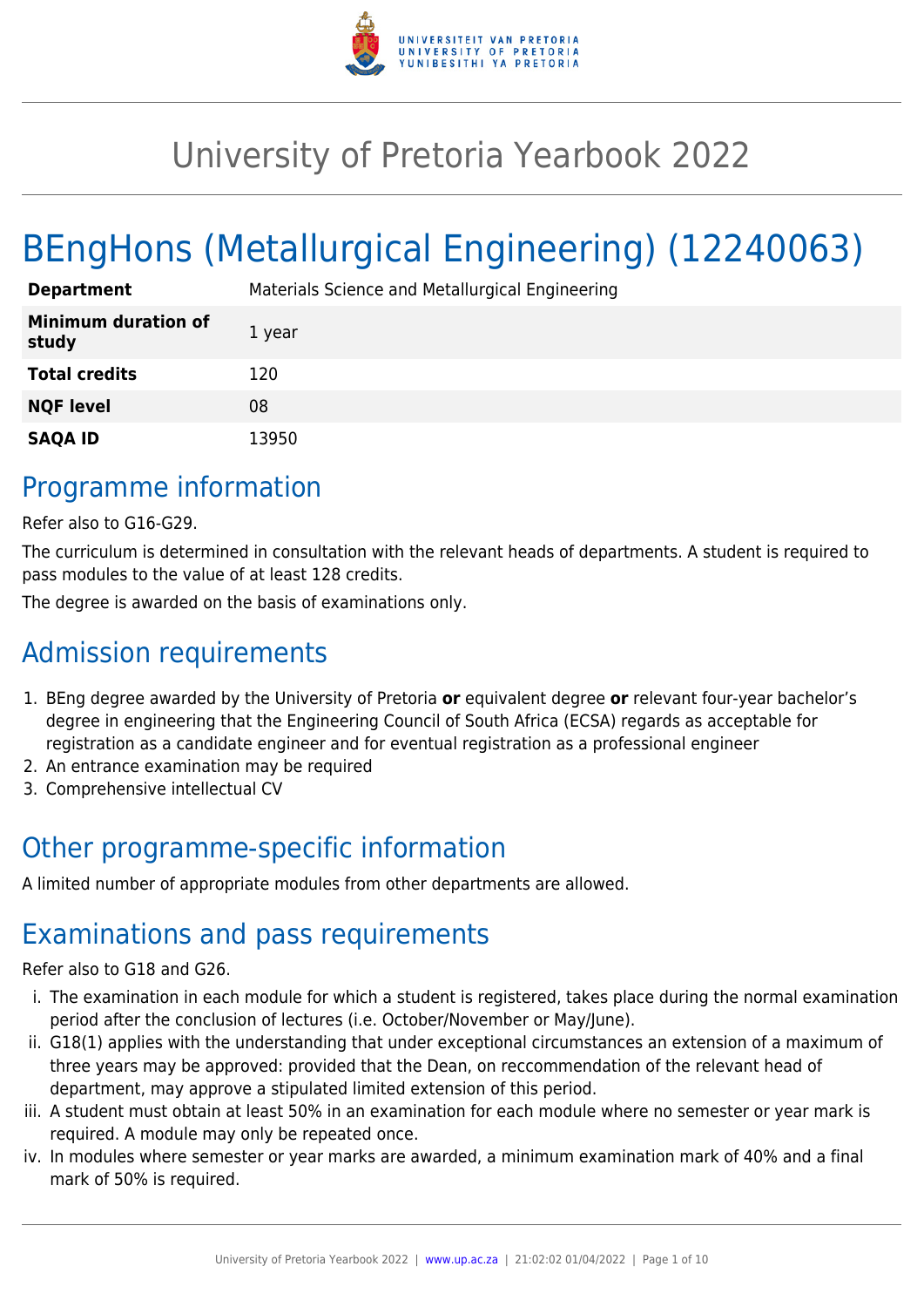

v. No supplementary or special examinations are granted at postgraduate level.

# Pass with distinction

A student passes with distinction if he or she obtains a weighted average of at least 75% (not rounded) in the first 128 credits for which he or she has registered (excluding modules which were discontinued timeously). The degree is not awarded with distinction if a student fails any one module (excluding modules which were discontinued timeously). The degree must be completed within the prescribed study period.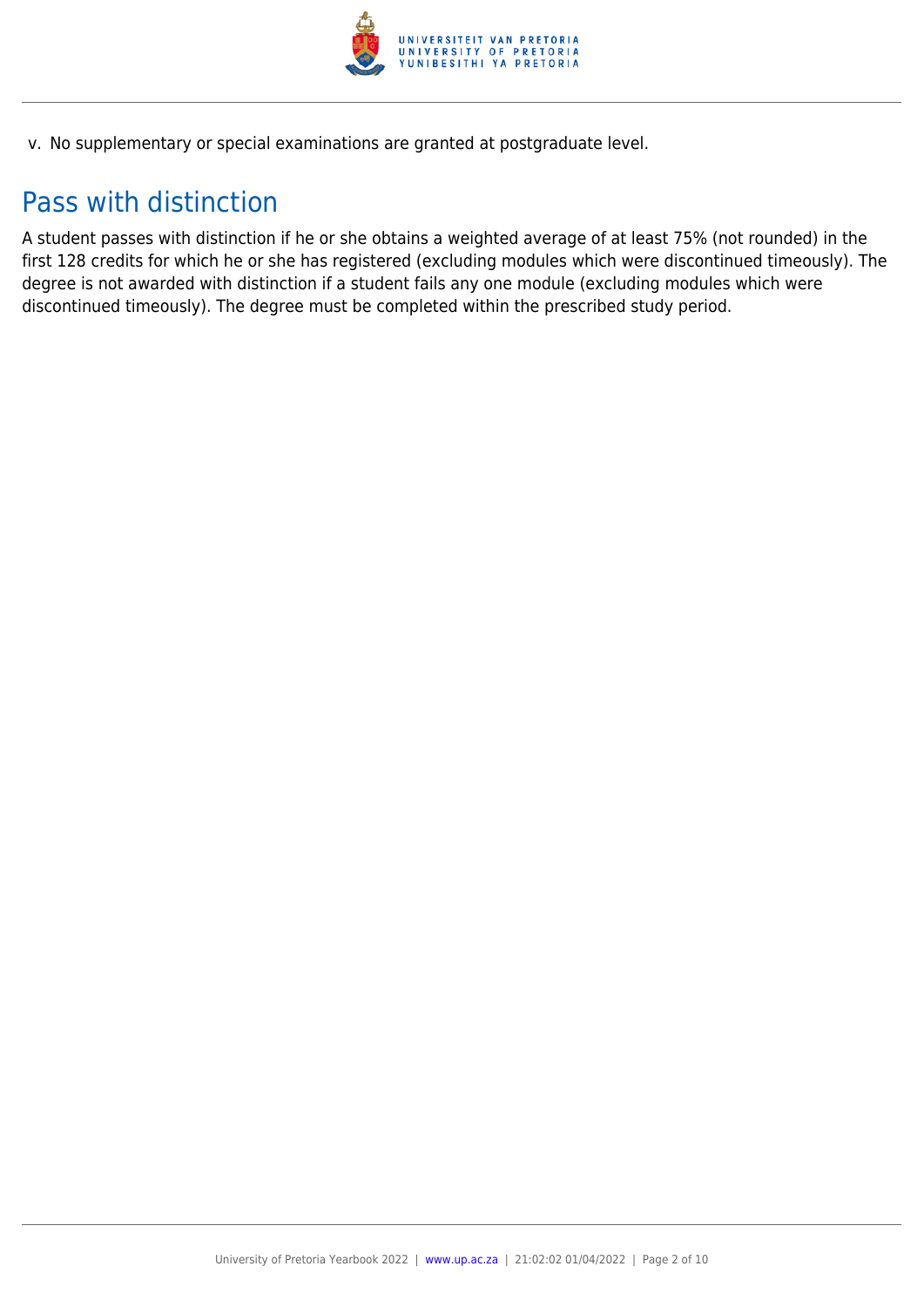

# Curriculum: Final year

## **Minimum credits: 120**

NLO 700 is a compulsory module

# **Core modules**

### **Electrometallurgy 700 (NEL 700)**

| <b>Module credits</b>         | 30.00                                           |
|-------------------------------|-------------------------------------------------|
| <b>NQF Level</b>              | 08                                              |
| <b>Prerequisites</b>          | Geen voorvereistes.                             |
| <b>Contact time</b>           | 48 contact hours per semester                   |
| <b>Language of tuition</b>    | Module is presented in English                  |
| <b>Department</b>             | Materials Science and Metallurgical Engineering |
| <b>Period of presentation</b> | Year                                            |

#### **Module content**

At the end of the module, students should be able to conceptualise and design new electrometallurgical processes and improve the operation of existing processes through an understanding of the basic principles of the thermodynamics and kinetics of electrochemistry, measurement techniques used in electrochemistry, and considering the principles of electrochemical reactor design, different electrode and cell configurations, role of additives to electrolytes, role of impurities in the electrowinning process, the steps involved in electrocrystallization processes and present practices used for the electrowinning of metals such as copper, nickel, cobalt, zinc, manganese and gold.

## **Fabrication engineering 700 (NFE 700)**

| <b>Module credits</b>         | 30.00                                           |
|-------------------------------|-------------------------------------------------|
| <b>NQF Level</b>              | 08                                              |
| <b>Prerequisites</b>          | No prerequisites.                               |
| <b>Contact time</b>           | 48 contact hours per semester                   |
| <b>Language of tuition</b>    | Module is presented in English                  |
| <b>Department</b>             | Materials Science and Metallurgical Engineering |
| <b>Period of presentation</b> | Semester 1 or Semester 2                        |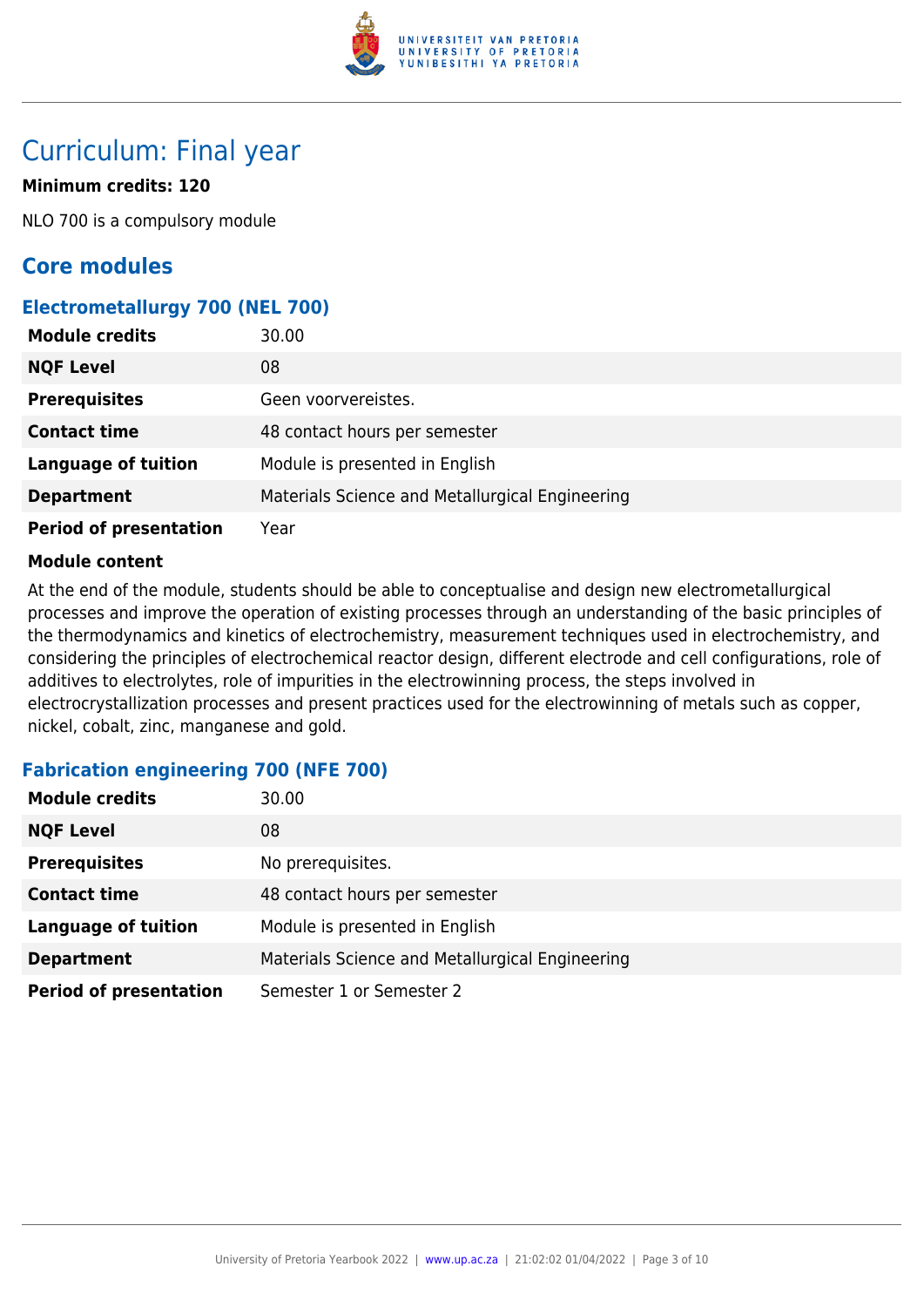

This module looks at quality assurance and control in welded fabrication and manufacture, and introduces various standards and codes of manufacture used in the welding industry. Measurement, control and recording in welding, the principle of fitness for purpose, as well as health and safety issues are addressed. Control of residual stresses and distortion during welding, non-destructive testing, repair welding, and the economics of welding are considered. This module also examines plant facilities, welding jigs and fixtures. Special emphasis is placed on the design and implementation of welding procedure specifications, procedure qualification records and quality control plans. A number of case studies are examined.

## **Physical metallurgy 700 (NFM 700)**

| <b>Module credits</b>         | 30.00                                           |
|-------------------------------|-------------------------------------------------|
| <b>NQF Level</b>              | 08                                              |
| <b>Prerequisites</b>          | No prerequisites.                               |
| <b>Contact time</b>           | 48 contact hours per semester                   |
| <b>Language of tuition</b>    | Module is presented in English                  |
| <b>Department</b>             | Materials Science and Metallurgical Engineering |
| <b>Period of presentation</b> | Semester 1 or Semester 2                        |

#### **Module content**

The module deals with the basic understanding of phase transformations in alloys, and its relationship with microstructure and mechanical properties of alloys. Included are transformation processes such as solidification; nucleation, growth and coarsening of precipitates; the use of carbides and intermetallic compounds in steels; static and dynamic re-crystallisation; grain growth and the use of grain boundary engineering; the martensite, bainite and pearlite transformations; thermomechanical processing and some elements of quantitative metallography. The course is practice orientated; the current best fundamental understanding of these transformation processes covered, and its role in engineering application demonstrated. The course is fully documented on CD-ROM from the latest literature and is largely intended for that research student who is embarking on a physical metallurgical research project.

#### **Heat treatment 700 (NHB 700)**

| <b>Module credits</b>         | 30.00                                           |
|-------------------------------|-------------------------------------------------|
| <b>NQF Level</b>              | 08                                              |
| <b>Prerequisites</b>          | No prerequisites.                               |
| <b>Contact time</b>           | 48 contact hours per semester                   |
| <b>Language of tuition</b>    | Module is presented in English                  |
| <b>Department</b>             | Materials Science and Metallurgical Engineering |
| <b>Period of presentation</b> | Semester 1 or Semester 2                        |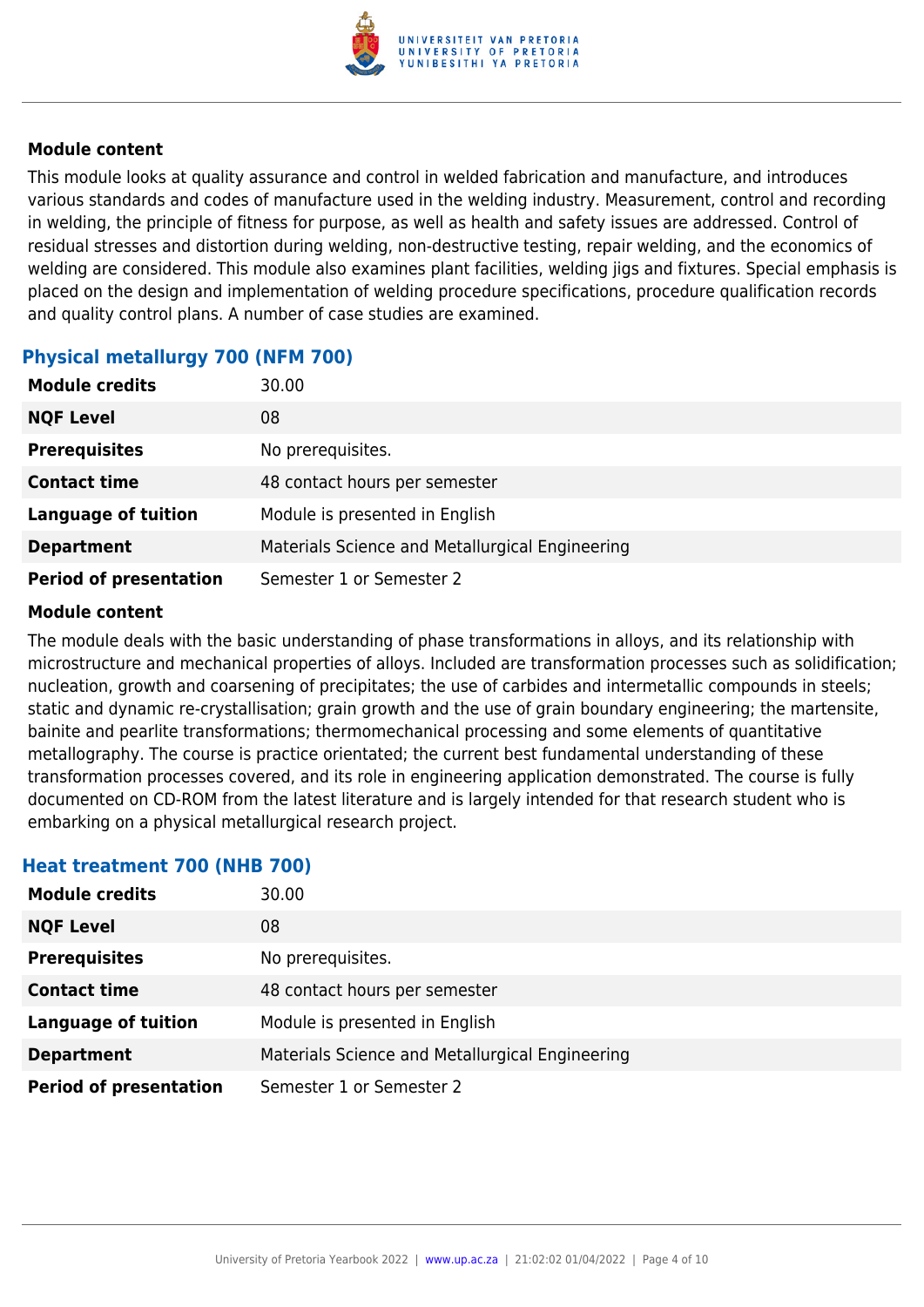

The emphasis is on the practice of the heat treatment of steels, covering the following topics: introduction and fundamental aspects of the Fe-C system; alloying elements; tempering of martensite; pearlite and bainite formation, hardenability; annealing, normalizing, hardening and tempering; stress relieving, use of CCT and TTT diagrams, HSLA steels, tool steels; stainless steels, heat treatment furnaces and their atmospheres, induction hardening, carburisation, nitriding, mechanical testing, non-destructive examination and heat treatment, hydrogen embrittlement, temper embrittlement, quantitative metallography for quality control, heat treatment for fracture toughness and heat treatment case studies. The course is partly available on CD-ROM with up-todate references to the latest literature.

#### **Hydrometallurgy 700 (NHM 700)**

| <b>Module credits</b>         | 30.00                                           |
|-------------------------------|-------------------------------------------------|
| <b>NQF Level</b>              | 08                                              |
| <b>Prerequisites</b>          | No prerequisites.                               |
| <b>Contact time</b>           | 48 contact hours per semester                   |
| <b>Language of tuition</b>    | Module is presented in English                  |
| <b>Department</b>             | Materials Science and Metallurgical Engineering |
| <b>Period of presentation</b> | Semester 1 or Semester 2                        |

#### **Module content**

The aim with this course is to enable the students to understand the design and operation of hydrometallurgical processes for the beneficiation of minerals and metals. The theoretical basis of the solution chemistry underlying hydrometallurgical processes, the purification and concentration options available, and the metal recovery processes such as precipitation, hydrogen reduction, and electrowinning are reviewed. This is then followed by the consideration of the engineering aspects and the technical application of hydrometallurgical processes for a number of ores relevant to South Africa.

#### **Corrosion 700 (NKR 700)**

| <b>Module credits</b>         | 30.00                                           |
|-------------------------------|-------------------------------------------------|
| <b>NQF Level</b>              | 08                                              |
| <b>Prerequisites</b>          | No prerequisites.                               |
| <b>Contact time</b>           | 48 contact hours per semester                   |
| <b>Language of tuition</b>    | Module is presented in English                  |
| <b>Department</b>             | Materials Science and Metallurgical Engineering |
| <b>Period of presentation</b> | Semester 1 or Semester 2                        |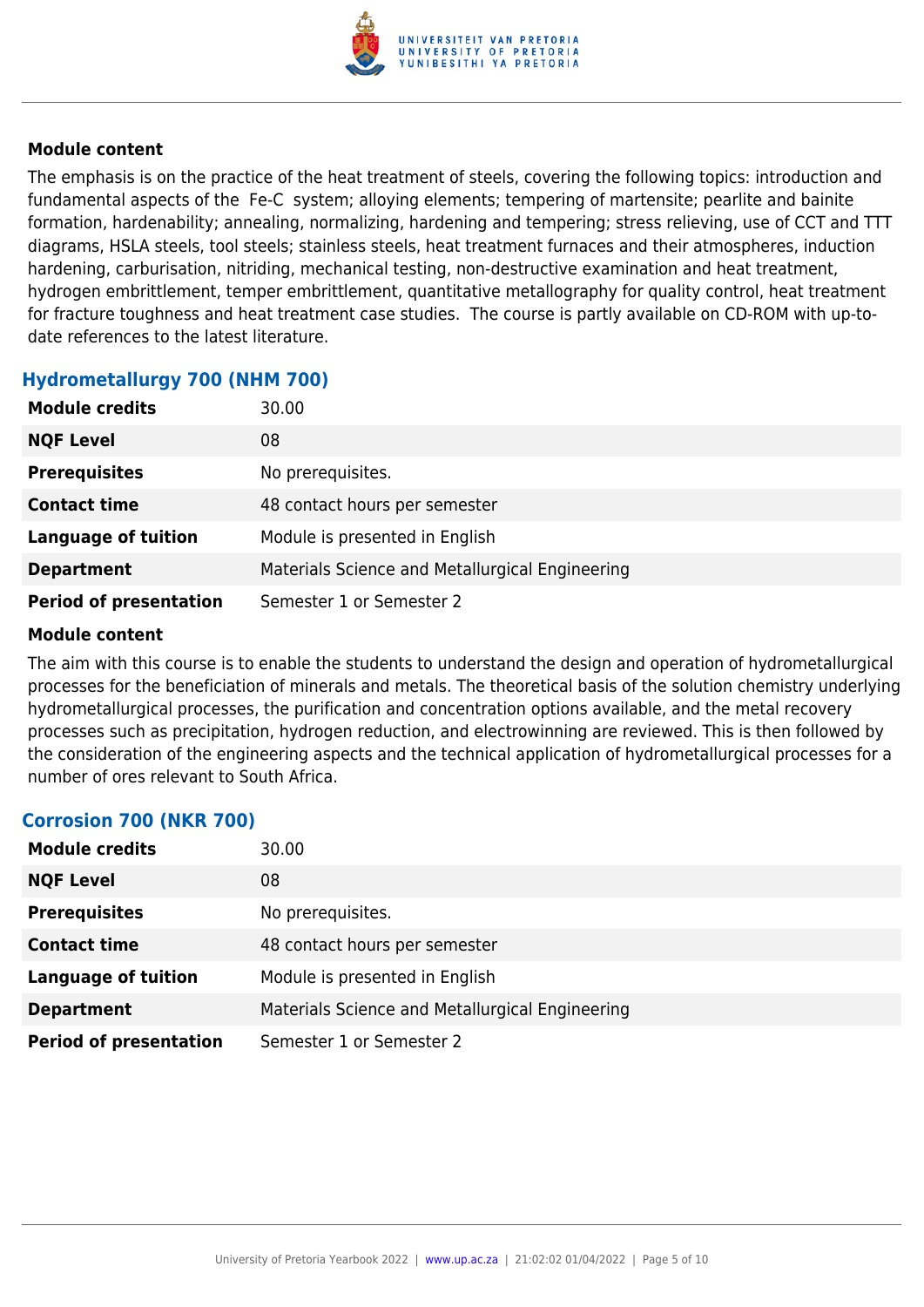

The aim with this course is to facilitate the development of the students in corrosion engineering by considering the electrochemical fundamentals of corrosion processes as well as their experimental and practical implications for corrosion diagnosis and control. The practical manifestations of the broad types of corrosion are reviewed and the skills of the students to utilise corrosion control methodologies such as chemical and electrochemical control, protective coatings and material selection to control corrosion are developed.

### **Research project 700 (NLO 700)**

| <b>Module credits</b>         | 30.00                                           |
|-------------------------------|-------------------------------------------------|
| <b>NQF Level</b>              | 08                                              |
| <b>Prerequisites</b>          | No prerequisites.                               |
| <b>Contact time</b>           | 48 contact hours per semester                   |
| <b>Language of tuition</b>    | Module is presented in English                  |
| <b>Department</b>             | Materials Science and Metallurgical Engineering |
| <b>Period of presentation</b> | Semester 1 or Semester 2                        |

#### **Module content**

The refereed literature on a specific topic (normally related to subsequent research towards a master's degree) is studied and summarised in a written report. The important skills are finding appropriate papers, reading and comprehending these, and using the information in the paper to construct your own view on the research topic. There are no formal contact sessions. The first part of this module involves definition of a research topic (to be approved by the head of the department), development of a literature survey and compilation of a detailed research proposal. The second part of the module involves generation, presentation and critical interpretation of a project plan/results, and compilation of a written report and an oral presentation. The written document must be submitted at the end of October, with an oral presentation of 20-30 minutes in the week following submission of the survey.

#### **Mechanical metallurgy 700 (NMM 700)**

| <b>Module credits</b>         | 30.00                                           |
|-------------------------------|-------------------------------------------------|
| <b>NQF Level</b>              | 08                                              |
| <b>Prerequisites</b>          | No prerequisites.                               |
| <b>Contact time</b>           | 48 contact hours per semester                   |
| <b>Language of tuition</b>    | Module is presented in English                  |
| <b>Department</b>             | Materials Science and Metallurgical Engineering |
| <b>Period of presentation</b> | Semester 1 or Semester 2                        |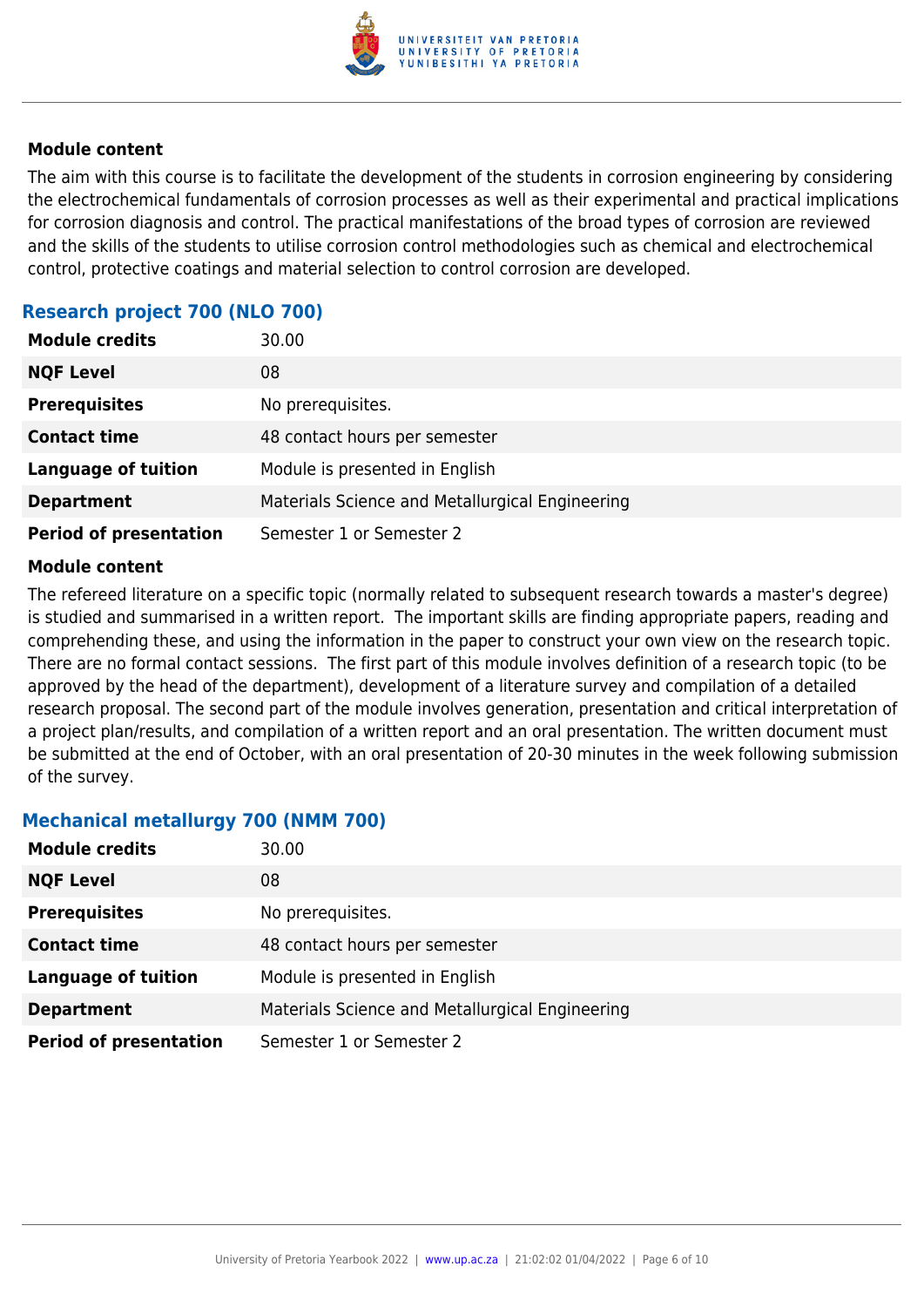

We cover the interaction between the internal structure of metals – on the atomic and microscopic scales – and their mechanical properties. Practically important topics such as elastic and plastic stress analysis, dislocations and deformation, room and high temperature deformation processes, mechanical property/microstructure relationships for low and medium Carbon steels and for micro-alloyed and HSLA steels, fatigue processes, stress corrosion cracking, creep deformation processes and fracture mechanics are covered in depth, and illustrated with case studies. The course is largely available on CD-ROM with references to the latest literature.

# **Minerals processing 700 (NMP 700)**

| <b>Module credits</b>         | 30.00                                           |
|-------------------------------|-------------------------------------------------|
| <b>NQF Level</b>              | 08                                              |
| <b>Prerequisites</b>          | No prerequisites.                               |
| <b>Contact time</b>           | 48 contact hours per semester                   |
| <b>Language of tuition</b>    | Module is presented in English                  |
| <b>Department</b>             | Materials Science and Metallurgical Engineering |
| <b>Period of presentation</b> | Semester 1 or Semester 2                        |
|                               |                                                 |

#### **Module content**

Principles and advanced theory of comminution, classification and density separation are covered.

## **Applied theory of sampling for minerals processing 701 (NMP 701)**

| <b>Module credits</b>         | 30.00                                           |
|-------------------------------|-------------------------------------------------|
| <b>NQF Level</b>              | 08                                              |
| <b>Prerequisites</b>          | No prerequisites.                               |
| <b>Contact time</b>           | 48 contact hours per semester                   |
| <b>Language of tuition</b>    | Module is presented in English                  |
| <b>Department</b>             | Materials Science and Metallurgical Engineering |
| <b>Period of presentation</b> | Semester 1 or Semester 2                        |

#### **Module content**

This module covers both the theory and practice of sampling, primarily with respect to the minerals processing industry. As sampling is statistical in nature, basic statistics relevant to sampling theory will be considered. The module will then focus on the theory of sampling with specific reference to managing large and small scale variability. The effect of interpolation errors, periodic errors and increment weighting errors will be considered under large scale variability. Under small scale variability the determination and management of various errors that result in small scale variability will be covered, as well as the compilation of sampling protocols that can minimise these errors. The module will also examine the evaluation of dry and wet sampling equipment with respect to the different bias generators, as well as the implementation of sampling protocols in practice. Ore types covered during the course include coal, iron ore, gold and platinum.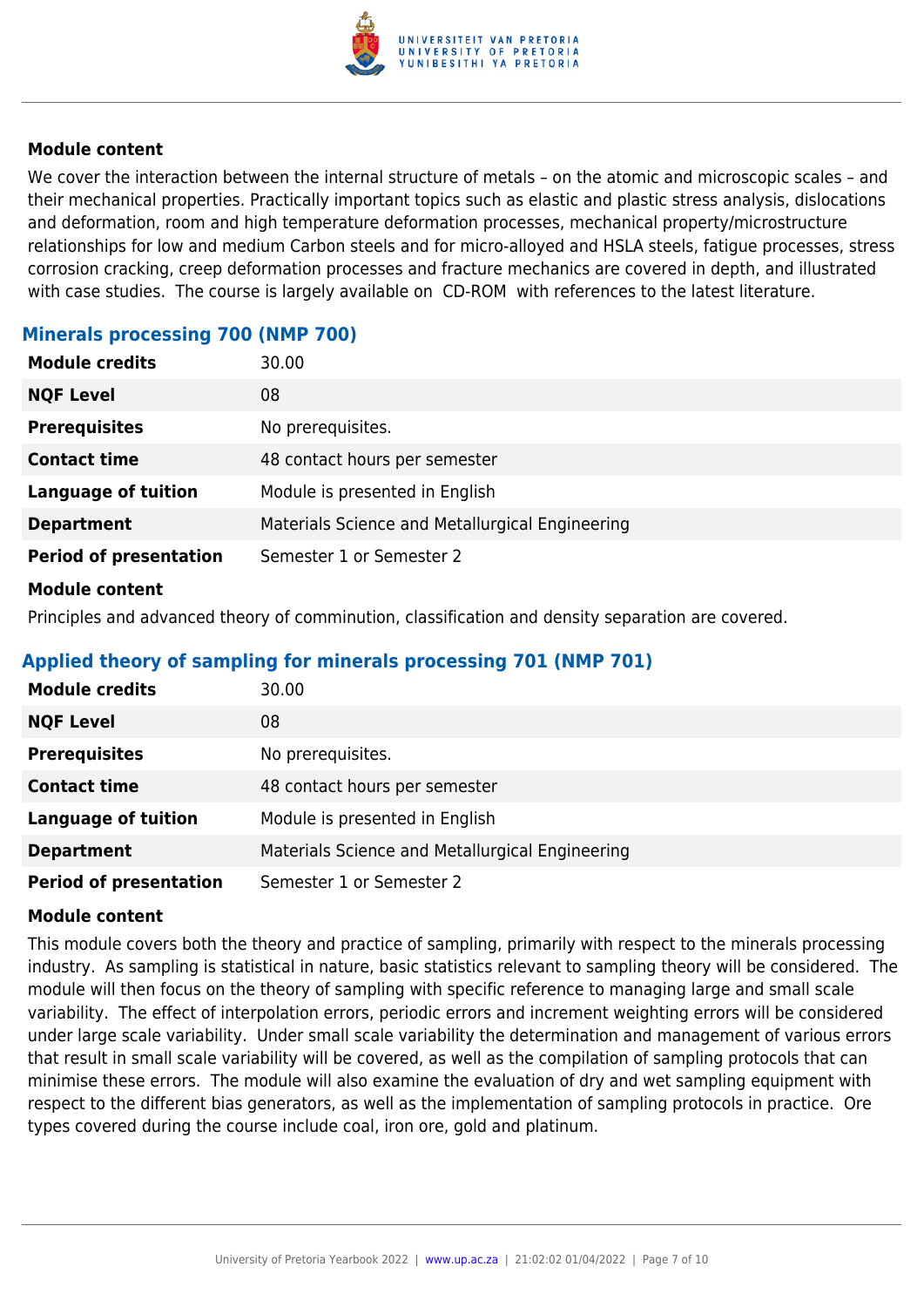

## **Metallurgical analysis 700 (NPA 700)**

| <b>Module credits</b>         | 16.00                                           |
|-------------------------------|-------------------------------------------------|
| <b>NQF Level</b>              | 08                                              |
| <b>Prerequisites</b>          | No prerequisites.                               |
| <b>Contact time</b>           | 24 Hours                                        |
| <b>Language of tuition</b>    | Module is presented in English                  |
| <b>Department</b>             | Materials Science and Metallurgical Engineering |
| <b>Period of presentation</b> | Semester 1 or Semester 2                        |

#### **Module content**

The aim is to solve metallurgical problems with the aid of hi-tech analytical techniques. These different analytical techniques are given in modular form and the respective metallurgical area of specialisation will dictate the combination of three techniques to suit the requirements of the research student. Specialisation areas like Physical Metallurgy, Welding Metallurgy, Hydro Metallurgy, Pyro Metallurgy and Minerals Processing are covered and any other combination can be requested by the study leaders after consultation with the course leader. The techniques included are TEM, SEM, Auger Spectroscopy (AES), X-ray Photo-electron Spectroscopy (XPS), Glow Discharge Optical emission Spectroscopy (GDOES), X-ray Diffraction (XRD), X-ray fluorescence (XRF), Gleeble hot working simulations and Dilatometry. Lectures cover the theory of these techniques in depth and the theory is illustrated with industrial case studies.

#### **Pyrometallurgy 700 (NPM 700)**

| <b>Module credits</b>         | 30.00                                           |
|-------------------------------|-------------------------------------------------|
| <b>NQF Level</b>              | 08                                              |
| <b>Prerequisites</b>          | No prerequisites.                               |
| <b>Contact time</b>           | 48 contact hours per semester                   |
| <b>Language of tuition</b>    | Module is presented in English                  |
| <b>Department</b>             | Materials Science and Metallurgical Engineering |
| <b>Period of presentation</b> | Semester 1 or Semester 2                        |

#### **Module content**

We aim to provide you with practice in using fundamental principles to analyse pyrometallurgical processes – to be able to go from understanding to process improvement. To this end, the necessary fundamentals of reaction equilibria (including activity descriptions), reaction kinetics, and mass and energy balances are reviewed. Practical examples illustrate the use of these principles. In the final block, we analyse a number of practical processes in more detail. Throughout, the emphasis is on quantification.

#### **Welding metallurgy 700 (NSW 700)**

| <b>Module credits</b> | 30.00             |
|-----------------------|-------------------|
| <b>NQF Level</b>      | 08                |
| <b>Prerequisites</b>  | No prerequisites. |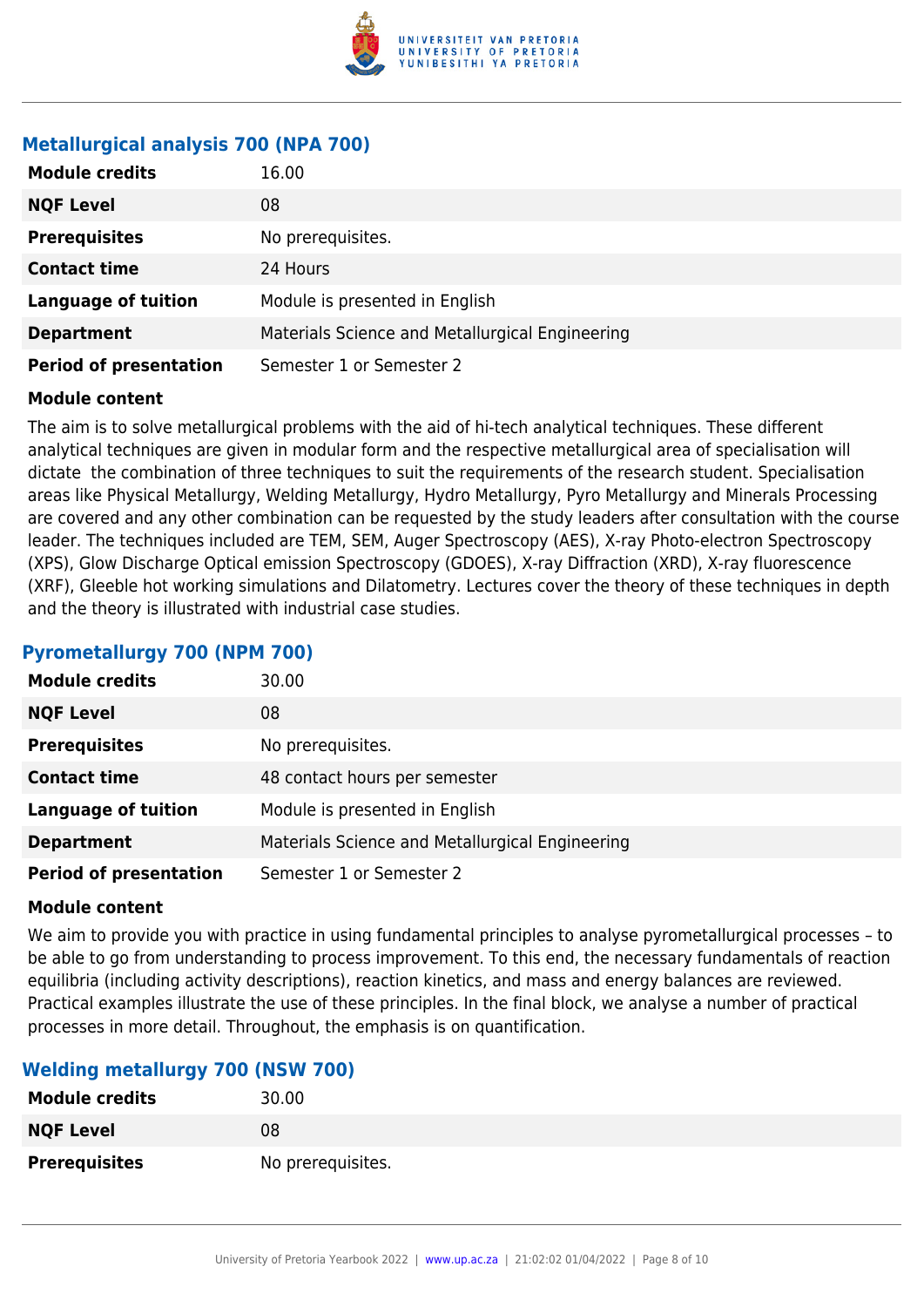

| <b>Contact time</b>           | 48 contact hours per semester                   |
|-------------------------------|-------------------------------------------------|
| Language of tuition           | Module is presented in English                  |
| <b>Department</b>             | Materials Science and Metallurgical Engineering |
| <b>Period of presentation</b> | Semester 1 or Semester 2                        |

This module examines the basic physical metallurgy and heat treatment of various metals and alloys, and the application of various mechanical testing techniques, microstructural analysis and corrosion testing to characterise metals and alloys. The structure and properties of welds in carbon steels, stainless steels, cast irons, copper and copper alloys, nickel and nickel alloys, aluminium and aluminium alloys and other materials (Ti, Mg, Ta and Zr) are discussed. Defects are discussed and various techniques to avoid the formation of these defects in welds are considered.

#### **Refractory materials 700 (NVM 700)**

| <b>Module credits</b>         | 30.00                                           |
|-------------------------------|-------------------------------------------------|
| <b>NQF Level</b>              | 08                                              |
| <b>Prerequisites</b>          | No prerequisites.                               |
| <b>Contact time</b>           | 48 contact hours per semester                   |
| <b>Language of tuition</b>    | Module is presented in English                  |
| <b>Department</b>             | Materials Science and Metallurgical Engineering |
| <b>Period of presentation</b> | Semester 1 or Semester 2                        |

#### **Module content**

The objective is to convey a fundamental understanding of the principles that are involved in the manufacture, selection and use of refractories. Relevant thermodynamic principles are reviewed, with emphasis on the thermodynamic properties of oxide materials, metals and slags, and how these affect refractory performance. Phase diagram use in refractory selection and prediction of slag-metal-refractory interactions is covered. A section on manufacture covers the types of raw materials, design and formulation, handling, manufacturing routes, and quality control (including practical mineralogy). Finally, design properties of refractories for the ferrous, cement, aluminium, copper, platinum and ferro-alloy industries are reviewed.

#### **Welding processes 700 (NWP 700)**

| <b>Module credits</b>         | 30.00                                           |
|-------------------------------|-------------------------------------------------|
| <b>NQF Level</b>              | 08                                              |
| <b>Prerequisites</b>          | No prerequisites.                               |
| <b>Contact time</b>           | 48 contact hours per semester                   |
| <b>Language of tuition</b>    | Module is presented in English                  |
| <b>Department</b>             | Materials Science and Metallurgical Engineering |
| <b>Period of presentation</b> | Semester 1 or Semester 2                        |